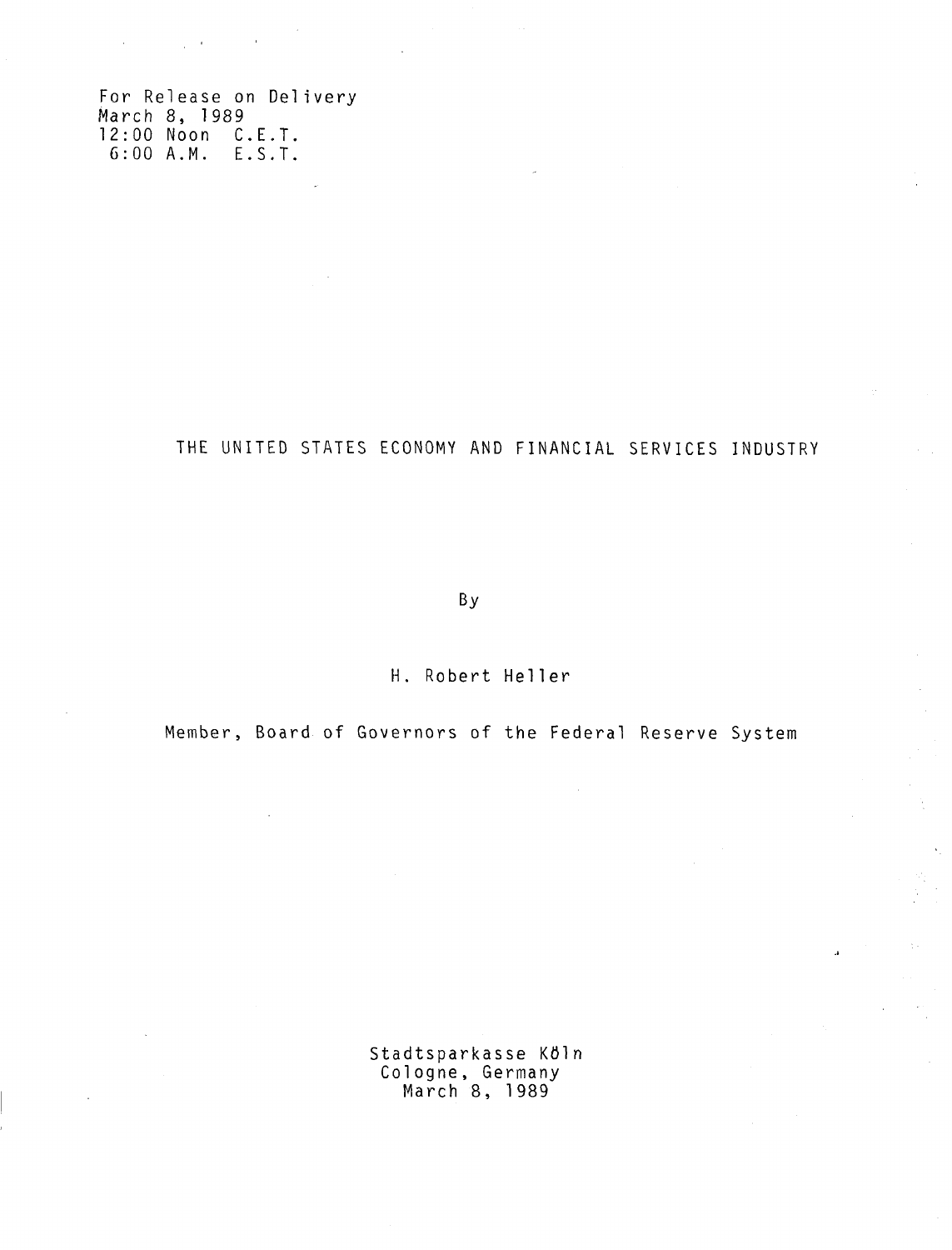## **THE UNITED STATES ECONOMY AND FINANCIAL SERVICES INDUSTRY**

**Thank you for inviting me to talk about the United States economy and financial services industry. In an increasingly interdependent world, an exchange of views among policy makers and finance executives of different countries can play a significant role in reducing uncertainty and promoting global economic stability. So I welcome this opportunity to share my views.**

#### **ECONOMIC SITUATION**

**As you know, the United States is enjoying one of the longest economic expansions in its history. Since 1983, real growth has averaged 4.2 percent, while the unemployment rate has steadily come down to 5.4 percent from nearly 10 percent early in the decade. The progress in reducing unemployment is even more remarkable when considered in the context of an expanding labor force. Since 1983, the economy has created 17 million new jobs.**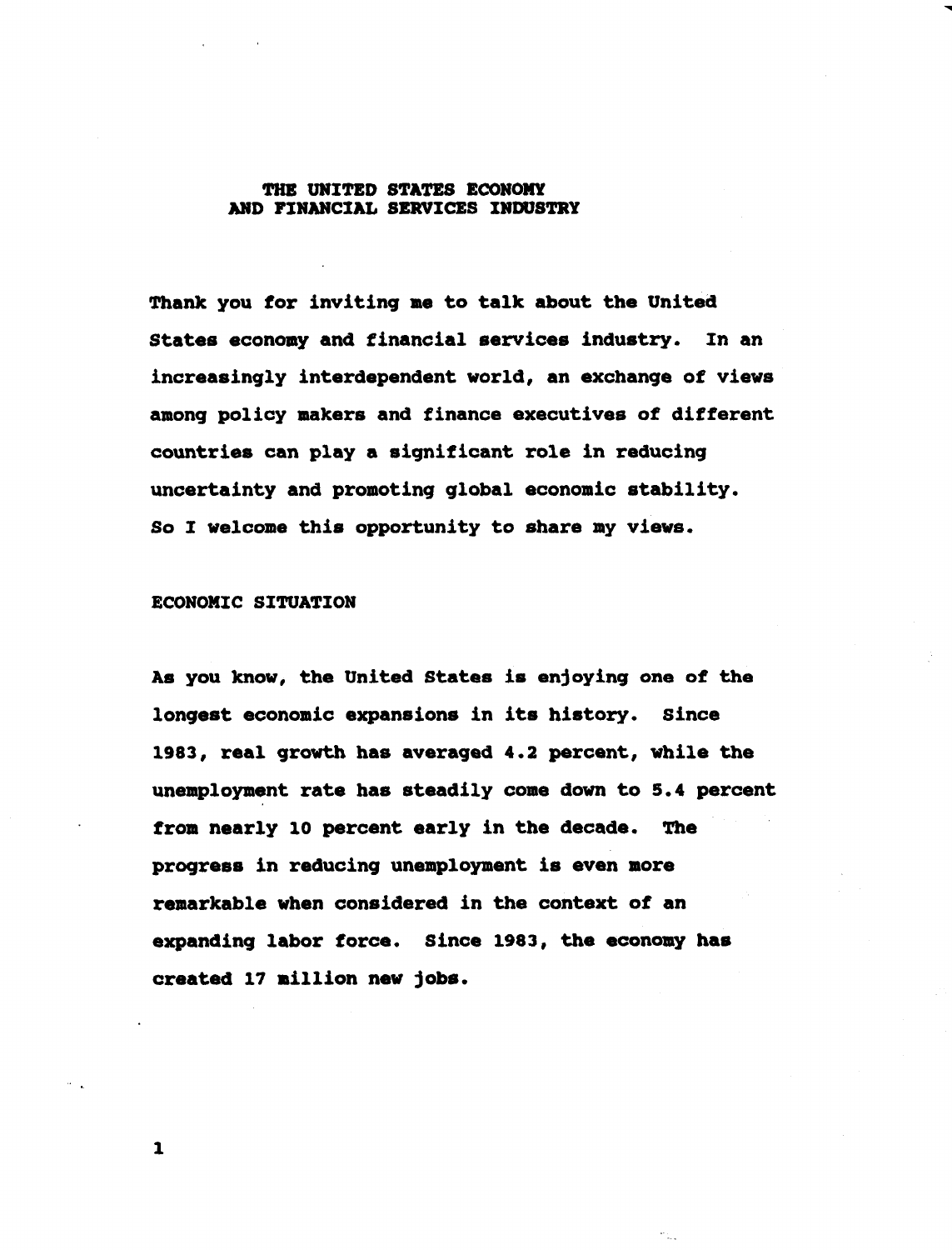**In its early phases, the present recovery was fueled by strong consumer demand, boosted by rising disposable income and falling interest rates. As consumption spending outpaced gains in real disposable income, it was financed in part by increased borrowing and lower personal savings. However, in 1987, consumption slowed substantially, falling in line with advances in disposable income. Despite some acceleration in consumption in 1988, it has not exceeded income gains.**

**This shift away from consumption is encouraging for a number of reasons. First, it is clear that as the U.S. economy approaches full resource utilization levels, domestic demand has to be contained if inflationary pressures are to be prevented. Since consumption is the largest component of domestic demand, a slowdown in consumption is essential. Second, in many sectors of the economy capacity constraints are becoming apparent and can be alleviated only through new investment. This requires that growth in consumption be held in check so that resources are made available for investment. And third, a moderation in consumer demand should facilitate the necessary adjustment in our external accounts through reduced import growth.**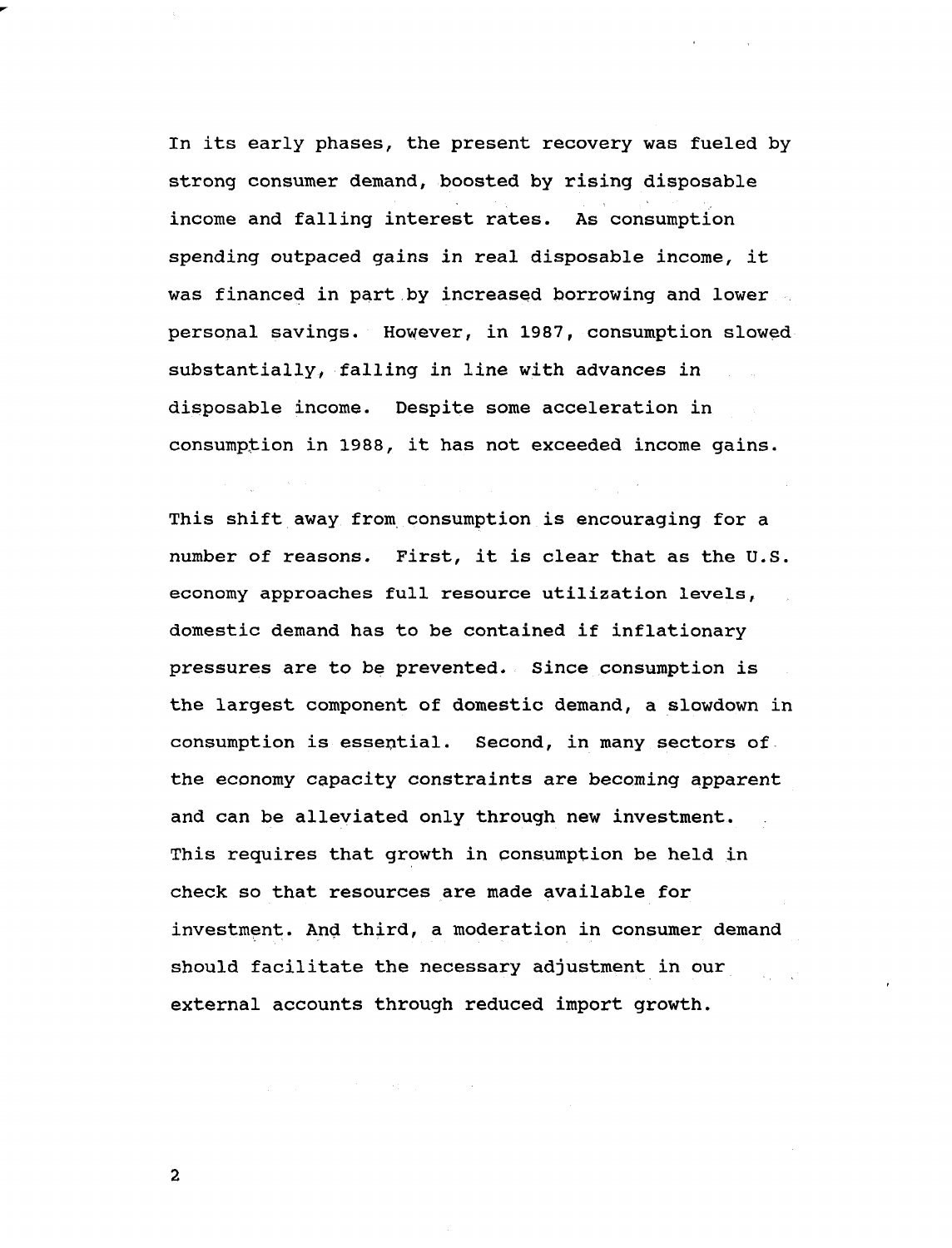**While consumption is moderating, investment in producers<sup>1</sup> durable equipment has been strong during the last couple of years. Good corporate profits, along with high capacity utilization, have provided the primary impetus for more investment activity. We expect this strength in investment activity to be maintained in the near future, as both business confidence and capital appropriations remain buoyant.**

**Due to this resurgence in investment and a significant improvement in net exports, the U.S. economy remained strong in 1988, producing 2.7 percent growth in real output. Moreover, this growth occurred against the backdrop of a serious erosion in financial wealth stemming from the October 1987 stock market drop, a reduction in agricultural output owing to severe drought conditions, a stagnant construction sector, considerable difficulties in the savings industry, lower government purchases, and monetary restraint through most of 1988. This shows clearly the impressive strength and resiliency of the American economy.**

### **Sustainable Growth Through Increased Potential**

**In view of the higher level of economic resource utilization, the monetary policy in the U.S. has turned**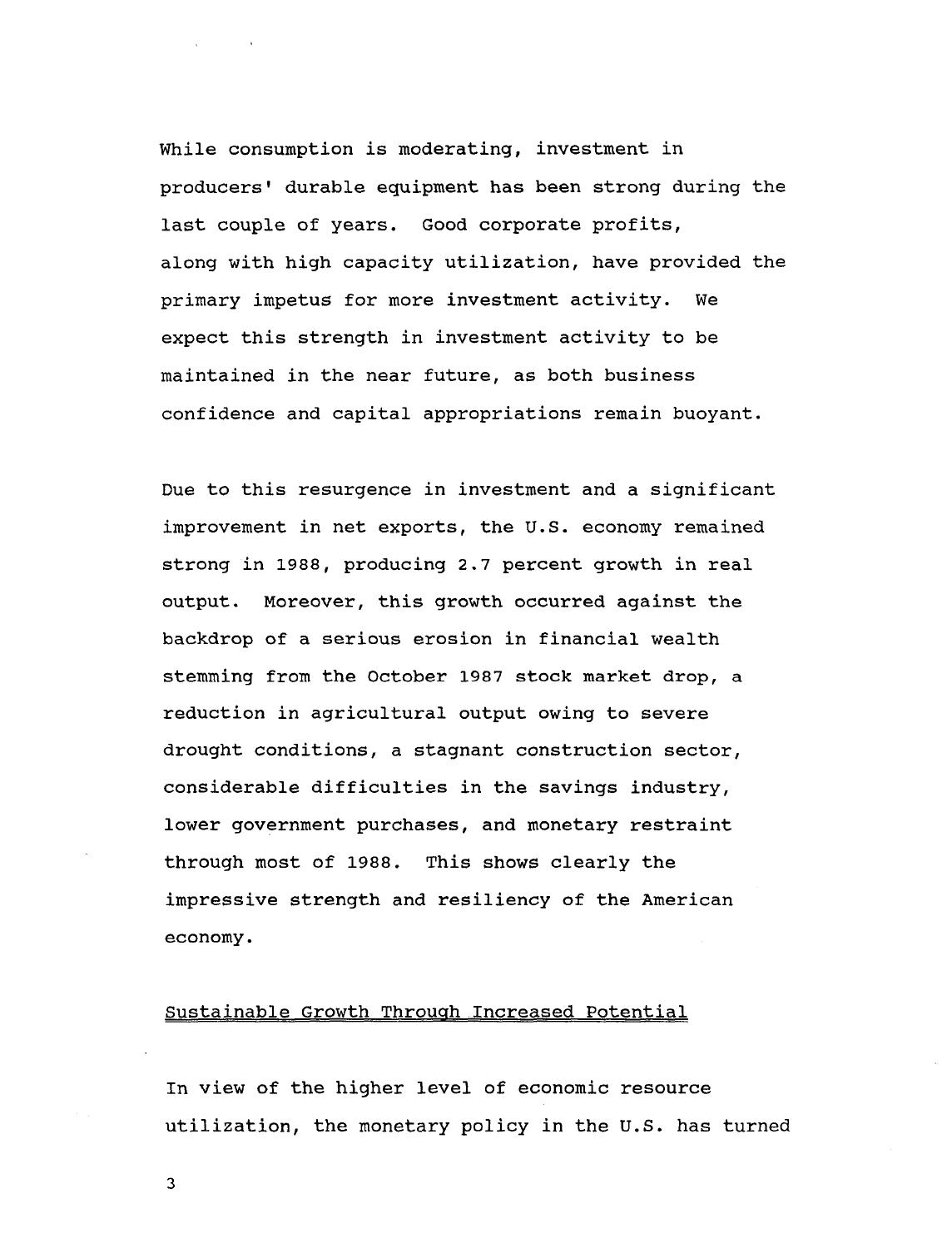**increasingly cautious. Excesses in aggregate demand that do not augment the economy's productive potential can, at the current levels of resource utilization, lead to pressures on wages and prices which would be costly to reverse. Consequently, we are determined to prevent such excesses from emerging in the first place.**

**But this does not mean that economic growth must be completely stifled. At present, the conditions that have traditionally precipitated a recession are not visible. Labor market conditions, though tighter, have not triggered a wage-price spiral.**

**Capacity utilization, while high, is below its previous peak. But further noninflationary growth requires an expansion of capacity. Capacity can expand only through an increase of labor and capital resources or their more efficient use. The availability of labor resources in any economy is constrained by demographic and social factors. On the other hand, the productivity of labor and capital depends on the efficient use of these resources. Hence, the key to high growth with price stability is high investment by the private sector and supportive government policies.**

**Let me mention three policies of the American government that have been most helpful in fostering**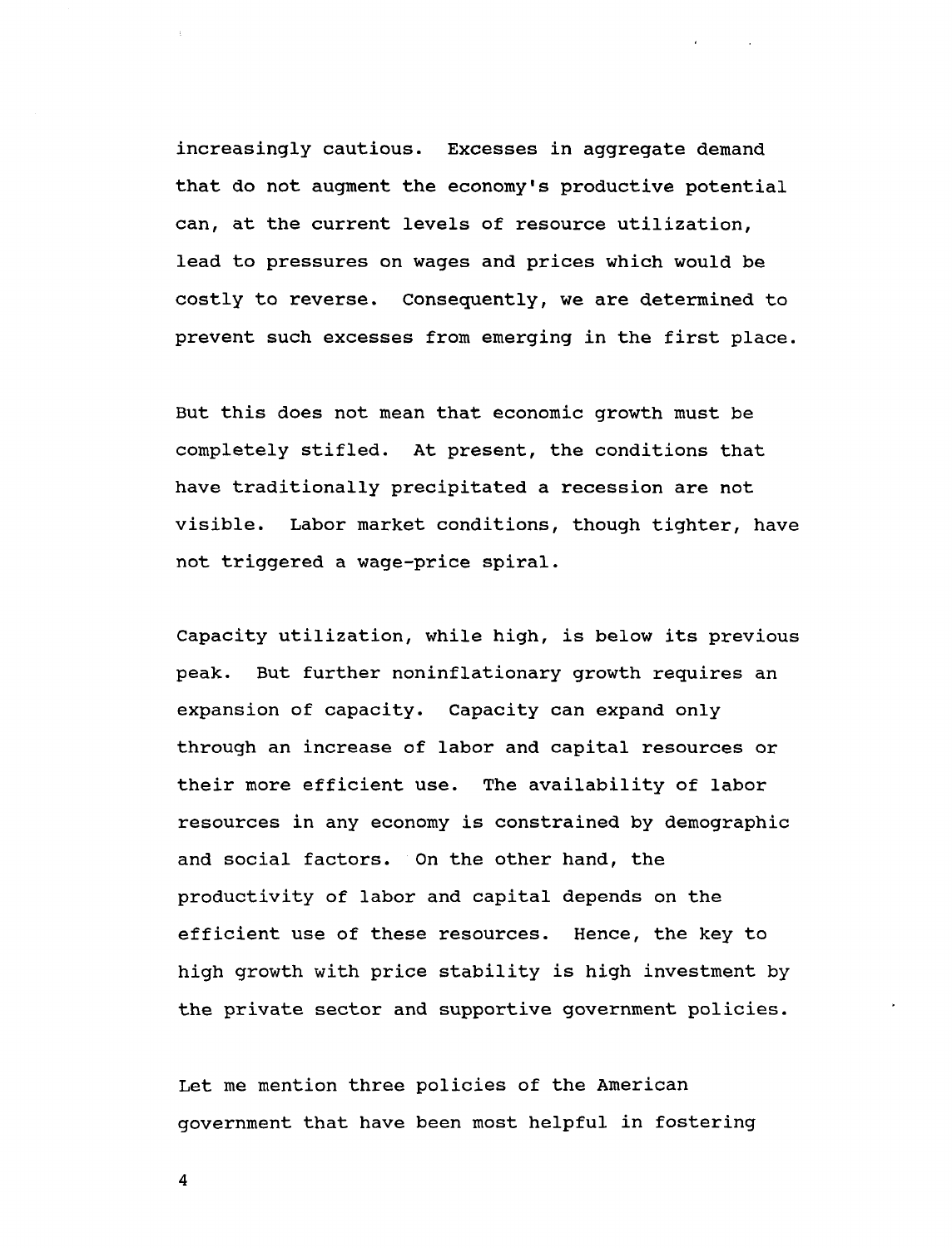**a healthy investment climate. One, low marginal tax rates which preserve economic incentives and rewards for enterprising people. Since 1980, federal marginal tax rates have been reduced from 80 percent to 28 percent. Two, deregulation has created a business environment where entrepreneurs are free to innovate. The government focuses on establishing rules of conduct that foster equality of opportunity for all competitors rather than on rules that restrict competition. And three, a monetary policy geared toward attaining overall price stability, so that businessmen and consumers do not have to contend with the uncertainties attendant to an inflationary environment. We still envy your record in this regard but we have made substantial progress in containing inflation in this decade.**

**The policy posture in the United States in recent years has mirrored these principles. I am therefore optimistic about the prospects for the continuation of the current expansion. In addition, I am encouraged by the recent shifts in the composition of growth, a significant proportion of which is now attributable to investment activity and strong export performance. Increased investment, especially for plant and equipment, will augment much needed capacity and also enhance productivity.**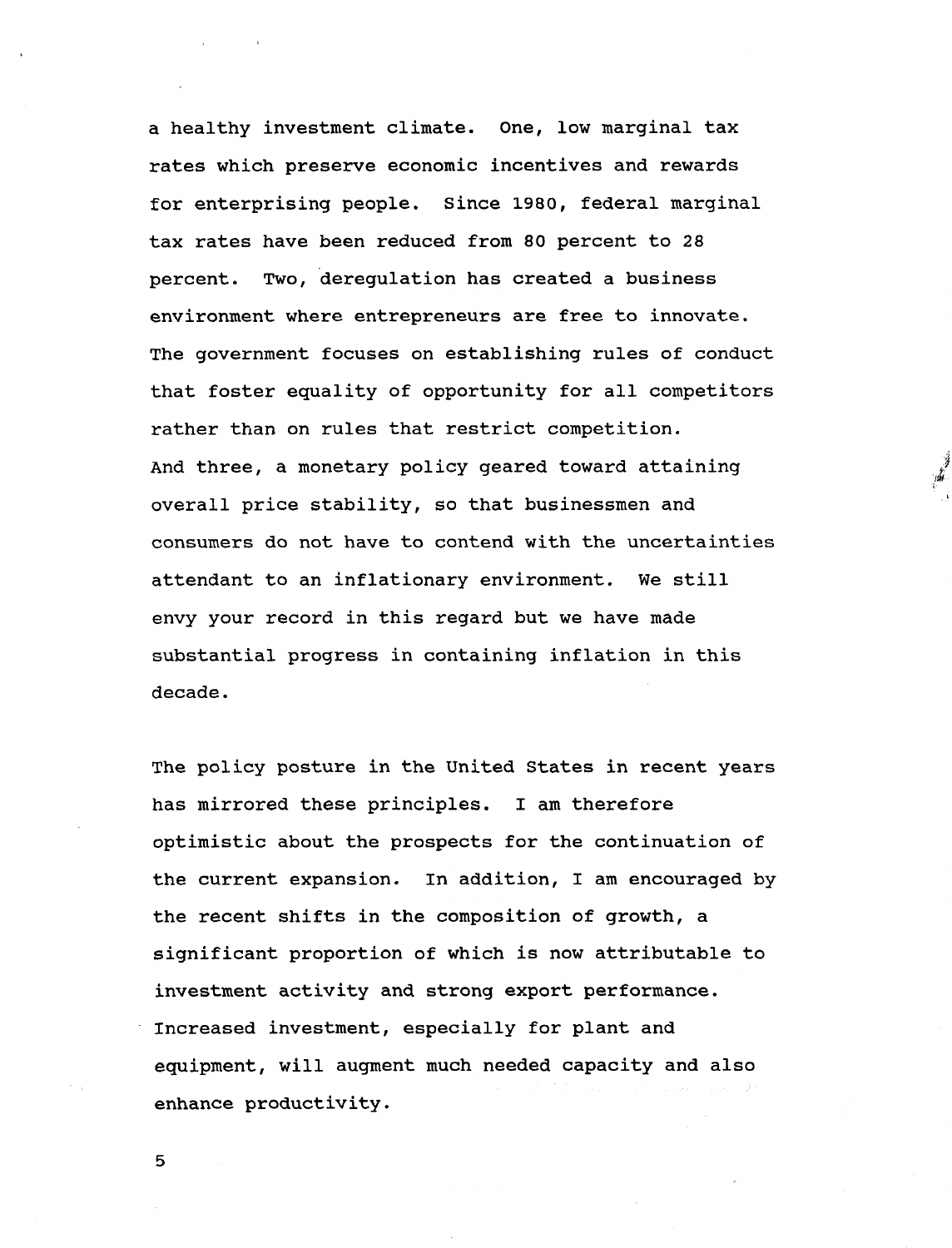#### **The Budget Deficit**

**Any discussion of the U.S. economic situation these days is incomplete without mention of the fiscal deficit. The federal deficit peaked in 1986 (CY) at \$206 billion, accounting then for 5.5 percent of GNP. Since then it has been on a downward trend, and in 1988 (CY) amounted to \$138 billion, or about 3.5 percent of GNP. At the same time, the state and local governments ran a surplus of about \$50 billion, so that the consolidated government deficit amounted to only 2.5 percent of GNP - about equal to the European average. While this is an encouraging trend, the deficit is still substantial in relation to domestic savings and it uses up funds that are needed for private sector investment.**

**Thus far, the U.S. economy has enjoyed the confidence of foreign investors, preventing a serious private sector "crowding out". Foreign investors have flocked to the U.S., not only in pursuit of higher returns, but also because of the fundamental strength of the American economy, the size of the market, and a relatively unencumbered regulatory environment. But this reservoir has its limits, even though we believe that we are far from reaching them. Moreover, as more and more American assets are owned by**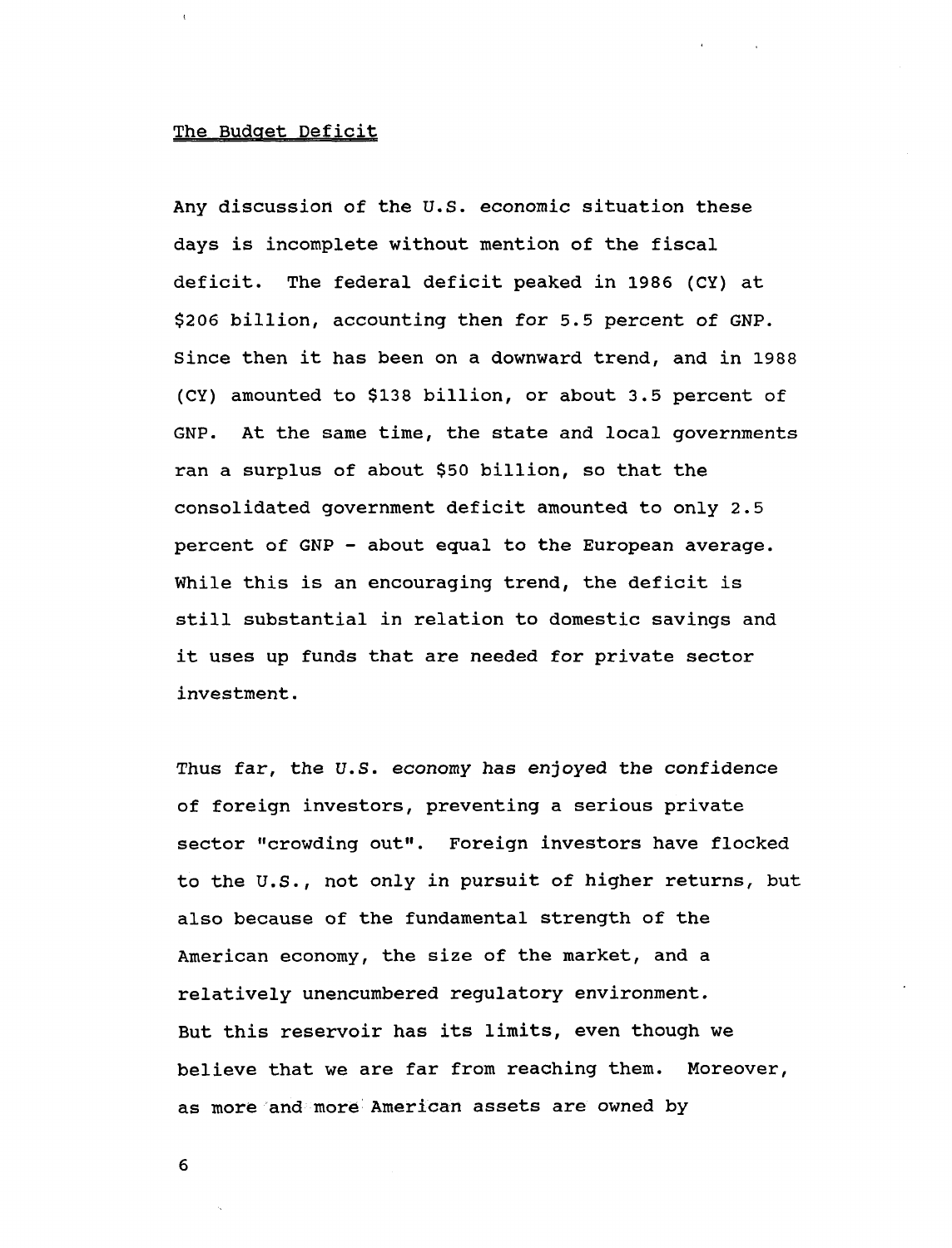**foreigners, returns to them will also accrue to foreigners, constituting an ever increasing mortgage on our future.**

**In recognition of the potentially adverse consequences of the budget deficit, the Gramm-Rudman-Hollings legislation was enacted which calls for a deficit of \$100 billion in fiscal 1990 and a balanced budget by 1993. In accordance with this legislation, President Bush has outlined a budget proposal to the Congress calling for a \$93 billion deficit in 1990. Reflecting domestic socio-economic concerns and the changing world situation, budgetary priorities have been realigned. The administration's proposal thus serves as a good base case around which a bipartisan consensus can form. Not only does the budget proposal conform to the mandatory targets of the Gramm-Rudman-Hollings law, it does so without burdening the economy with additional taxes. In the interest of continued health of our economy, progress on the deficit front will be crucial and it will be important to stick to a course which progressively closes the fiscal gap. However, instant action should not be expected. Not only is there a detailed timetable and legislative process that has to be followed, but any budget agreed upon would only start to affect actual spending at the beginning of the new fiscal year on October 1. Thus, patience is in**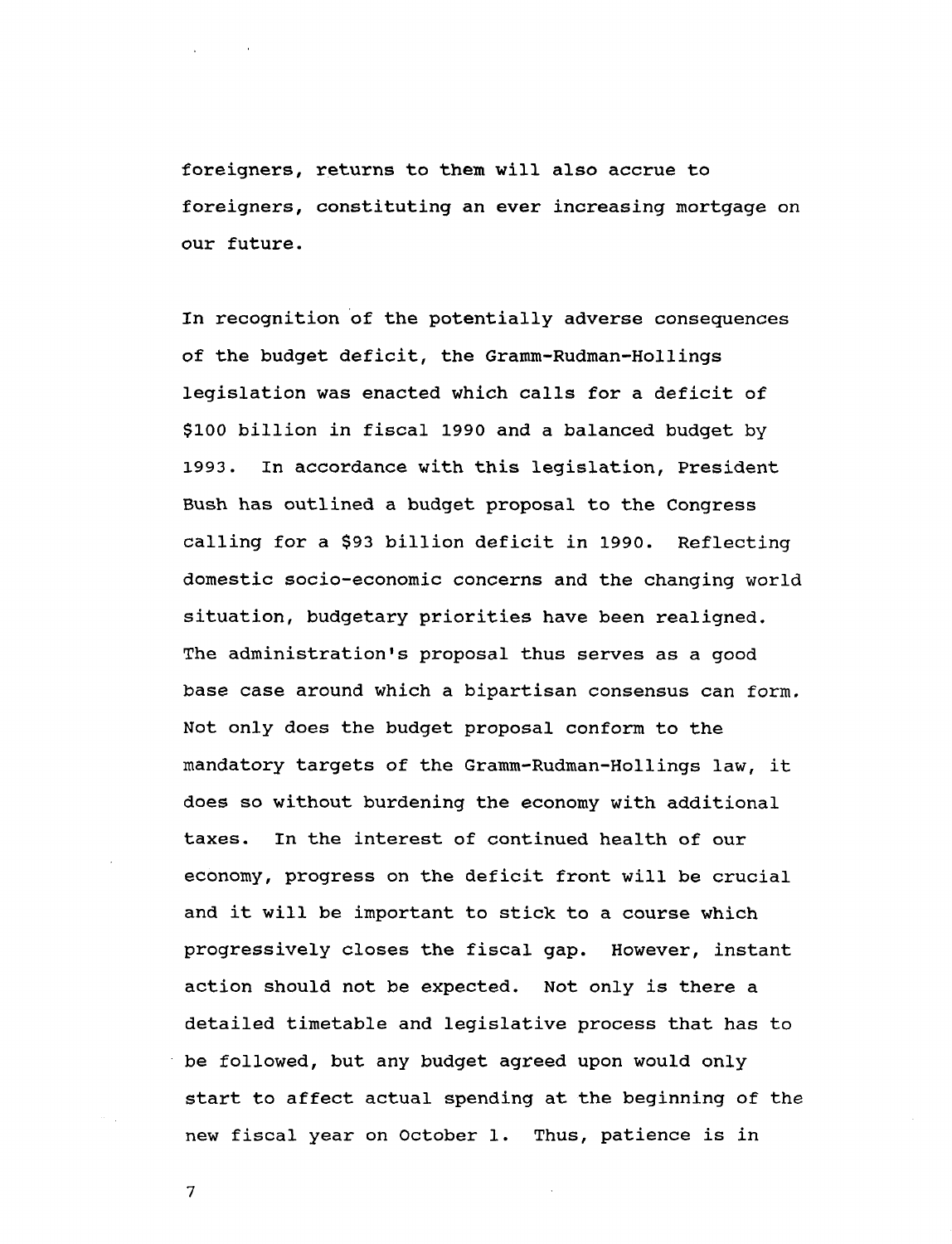**order.**

## **External Situation**

**A strong improvement in our external accounts began last year, and despite some faltering in recent months, the U.S. trade deficit narrowed by \$33 billion in 1988. So far, impressive gains in exports have led this improvement, reflecting the considerably greater U.S. competitiveness. Our performance with respect to relative unit labor costs and manufacturing productivity has been positive, so there is good reason to be optimistic that the trade deficit can be further reduced at prevailing exchange rates. On the import side, the performance has been somewhat more erratic and further moderation is needed. In this regard, we expect our slowing domestic demand to have beneficial effects.**

**While the American trade imbalance with Germany and Europe as a whole has been considerably reduced, further adjustment in the global imbalances must entail progress in the reduction of surpluses in Germany and Japan. Both nations continue to post ever increasing surpluses, and, as a result, new imbalances are now emerging in the world economy. To quite an extent, these deficits are concentrated in Europe, where they**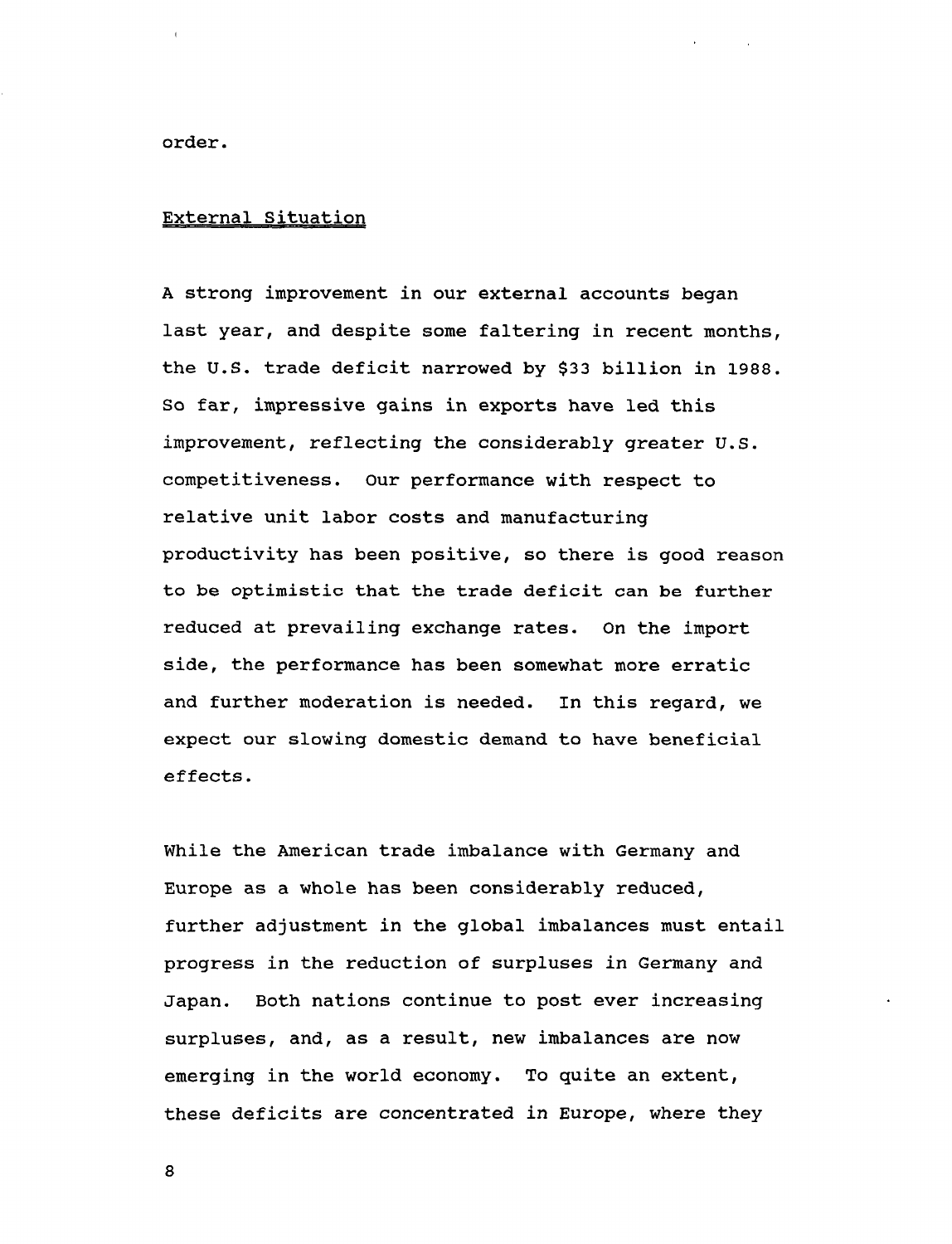**are likely to create new tensions just as Europe is ready to embark upon its historic integration effort.**

## **Monetary Policy Geared Toward Price Stability**

**Since early 1988, Federal Reserve monetary policy has leaned toward greater restraint in order to forestall any pickup in inflation. One reason for the moderate degree of price pressures in the U.S. economy has been the commitment of the Federal Reserve to the goal of price stability and its determination to move quickly to prevent any acceleration in inflation. Thus, in recent months, as inflationary flickers appeared, we restricted reserve availability and raised the discount rate. Short-term interest have risen over 3 percentage points since last spring, and growth in the monetary aggregates has slowed to the lower half of our monetary target ranges.**

**The goal of price stability is an appropriate guide for monetary policy, for in the long-run, it is also the path to sustainable and stable economic growth. In a market economy, price stability prevents the distortion of price signals essential for an efficient allocation of resources. In addition, by reducing uncertainty, it promotes productive investment and stability in financial and foreign exchange markets.**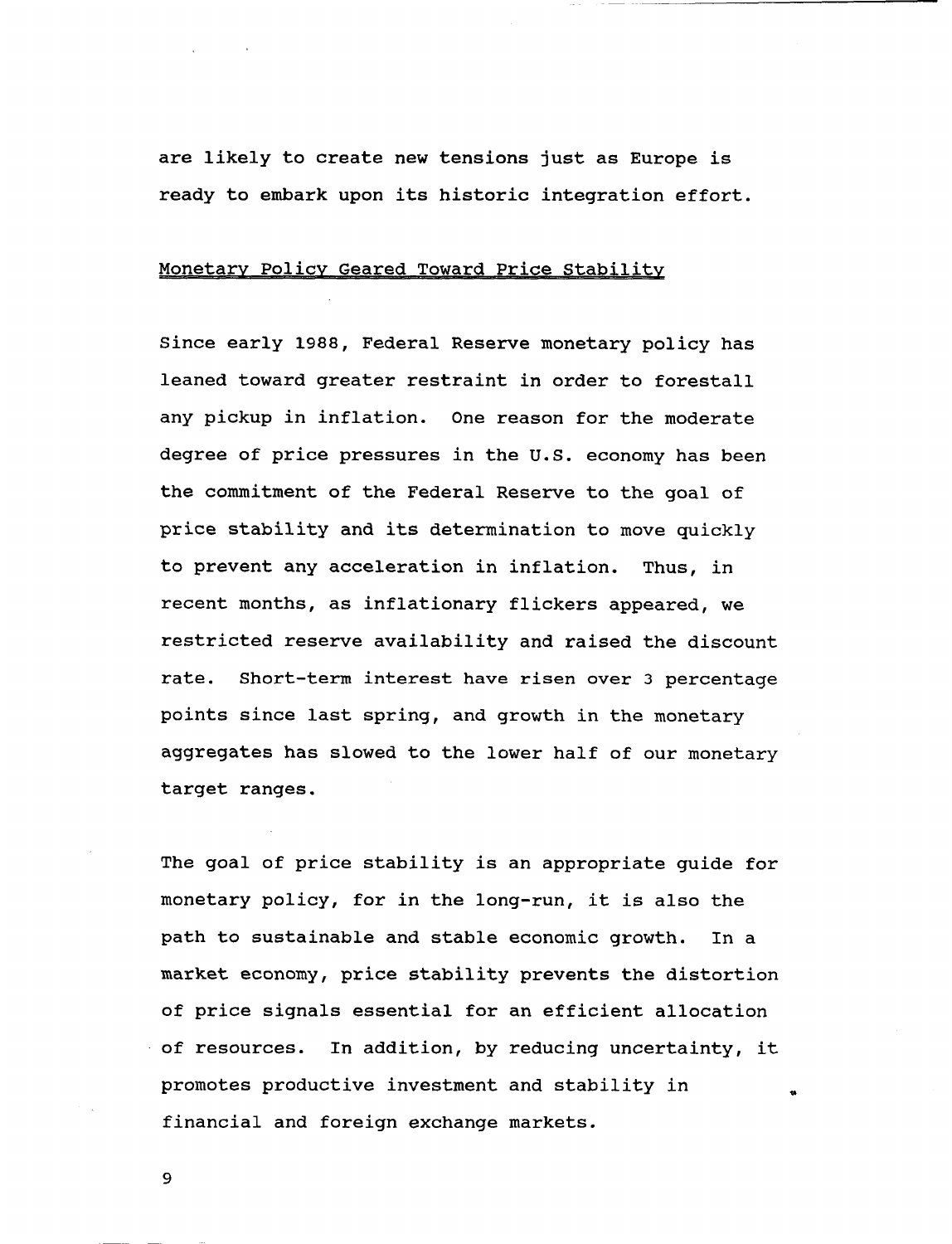**That price stability is conducive to economic growth and efficiency is also evidenced by our historical experience. During the 1950s and 1960s, the industrial countries enjoyed moderate inflation accompanied by strong economic growth. In the 1970s, inflation accelerated, partly because of the oil disturbances, but also on account of undue monetary accommodation. The result was anemic growth in the face of high inflation. Evidence from this period also suggests that in countries where policies concentrated on price stability, supply disturbances were quickly adjusted to and the adverse consequences on the price level and economic growth were of a short duration. Elsewhere, the situation was the reverse. Throughout the 1980s, reasonable price stability has been a primary goal for monetary policy in the U.S. Once again, this has also been a period of robust economic growth.**

**Looking to the future, our resolve to contain inflation and to make progress toward achieving price stability will guide the course of monetary policy during 1989. This implies continued restraint on the expansion in money and credit. Accordingly, the Federal Reserve has lowered the target ranges for the growth of the monetary aggregates for 1989. Compared to last year, these target ranges have been lowered by a full percentage point to 3 to 7 percent for M2, and by 0.5**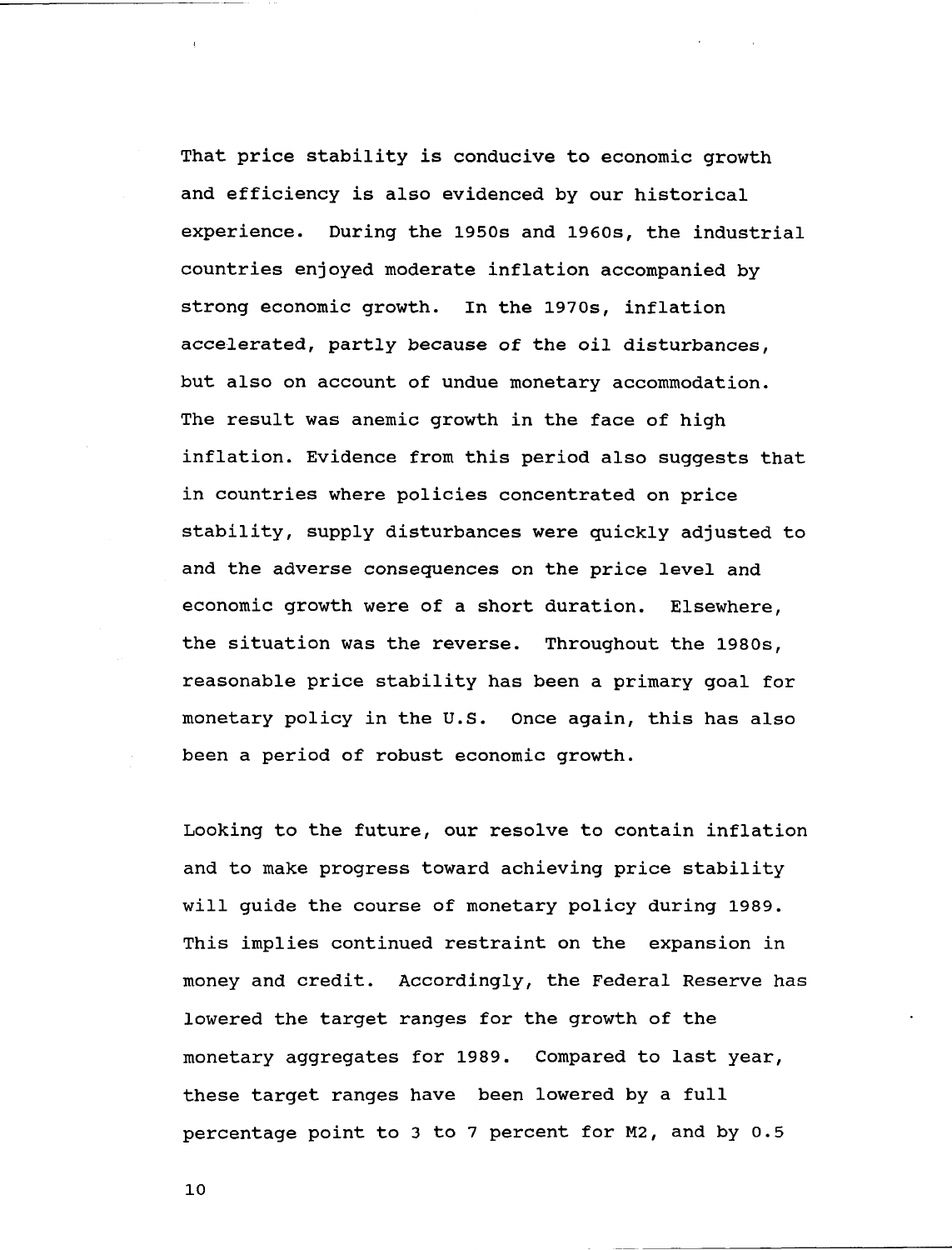**percent to 3.5 to 7.5 percent for M3. The Committee also lowered the monitoring range for the domestic nonfinancial sector debt by 0.5 percent to 6.5 to 10.5 percent. These reductions are in line with our commitment to lower monetary growth over time, so that it will be consistent with our goal of price stability. As a matter of fact, for the last two years monetary growth in the United States has been lower than in Germany, and for 1989 the monetary growth path in both countries is centered around a 5 percent target. I believe that this underscores our mutual commitment to price stability.**

**While U.S. macroeconomic policies are aimed at reducing the internal and external imbalances and sustaining noninflationary economic growth, serious problems have emerged in the financial sector that demand attention. So let me turn now to a discussion of recent developments in the U.S. financial services industry.**

# **DEVELOPMENTS IN THE FINANCIAL SERVICES INDUSTRY**

### **Savings and Loans Problem**

**The savings and loan crisis is a major problem confronting us in the U.S. The dimensions of this problem are enormous. If the estimates of \$85 to \$105**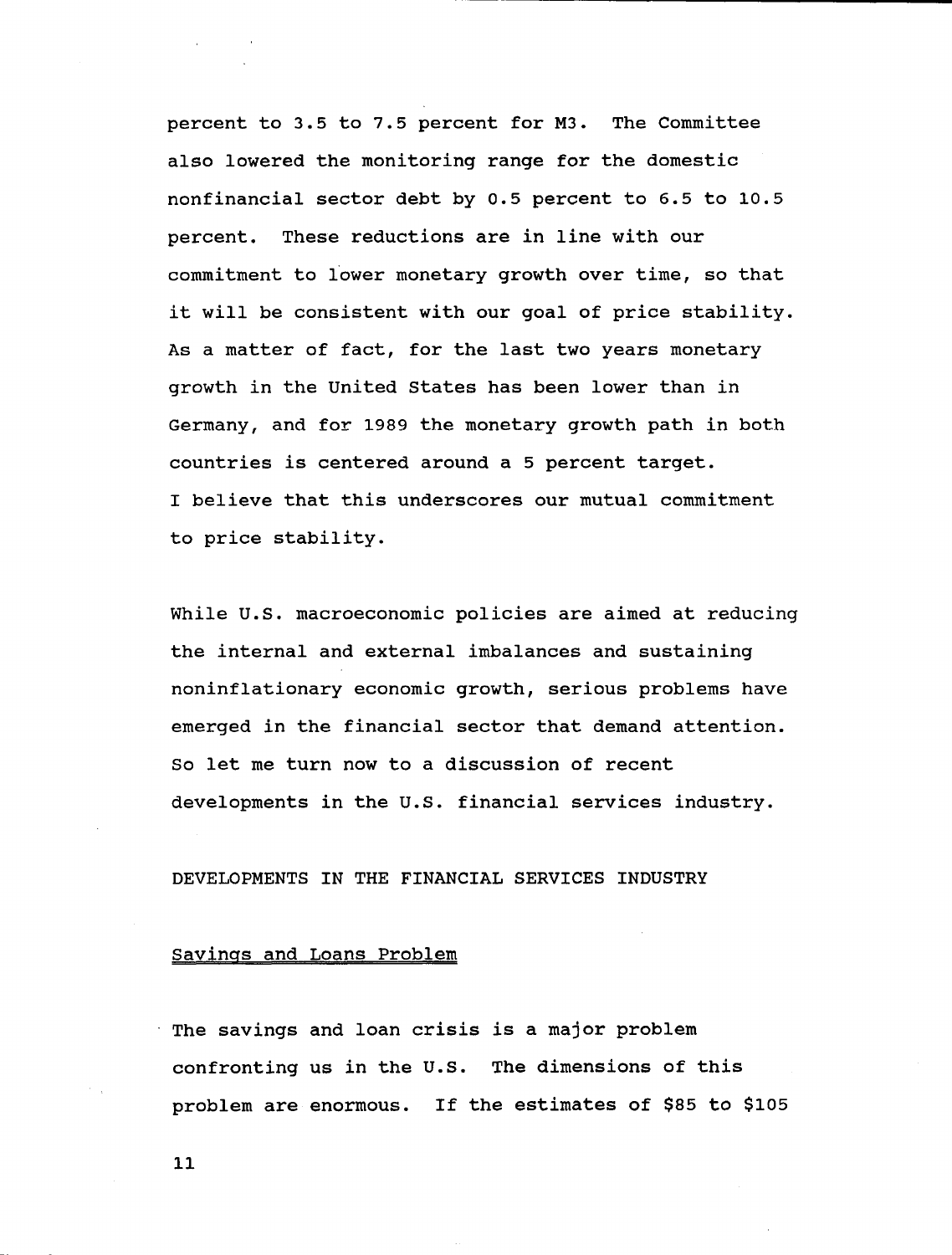**billion in potential losses prove to be correct, it would mean a financial burden of about \$400 for every American.**

**The causes of the savings and loan problem are numerous. They include: the inflationary excesses of the 1970s, followed by high interest rates and the recession of the early 1980s; an initially very restrictive regulation of the industry and a lax supervision of the subsequent deregulation; increased competitive pressures from a more dynamic and innovative non-thrift financial sector; poor management which was ill equipped to cope with the new competitive environment; and outright fraudulent practices in some cases. For institutions that funded 30-year fixed interest loans with short-term deposits, and whose assets were heavily concentrated in the cyclical housing sector, the inflation-deflation cycle of the late 1970s and early 1980s proved to be ominous. Their problems were compounded when managers reacted to these circumstances by "doubling the bet" and moving into ever more risky assets.**

**Comprehensive reforms to deal with the problem have been outlined by the President in his recent initiative which is fully supported by the federal regulatory agencies.**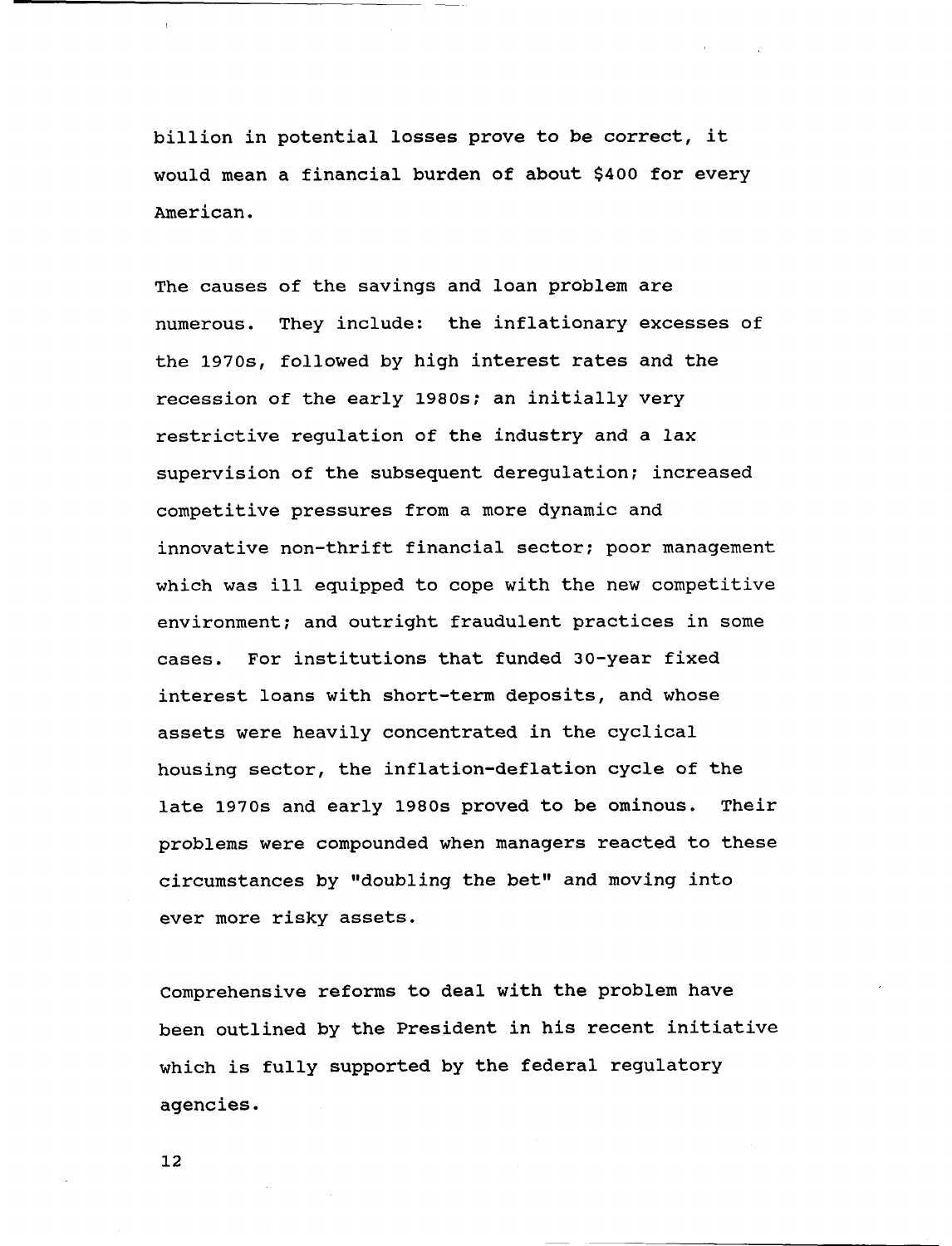**The President's plan encompasses several elements. First, it fundamentally changes the way the savings and loan industry is regulated and insured. The Federal Home Loan Bank Board, the savings and loan regulatory body, is put directly under the oversight of the Secretary of the Treasury. The savings and loan insurance authority, the Federal Savings and Loan Insurance Corporation, is to be administratively attached to the Federal Deposit Insurance Corporation the insurer for bank deposits. While the two insuring agencies are being merged to maximize administrative effectiveness, the insurance funds for commercial banks and savings and loans will not be commingled. Premiums from each industry will be used to support that industry only. Furthermore, insured bank and savings deposits continue to be backed by the full faith and credit of the United States government.**

**Second, the plan will tighten the regulatory standards for savings and loan institutions to those applicable to commercial banks. As a consequence, savings institutions will be required to double their minimum capital.**

**Third, the plan will increase insurance premiums to strengthen the financial basis of federal deposit**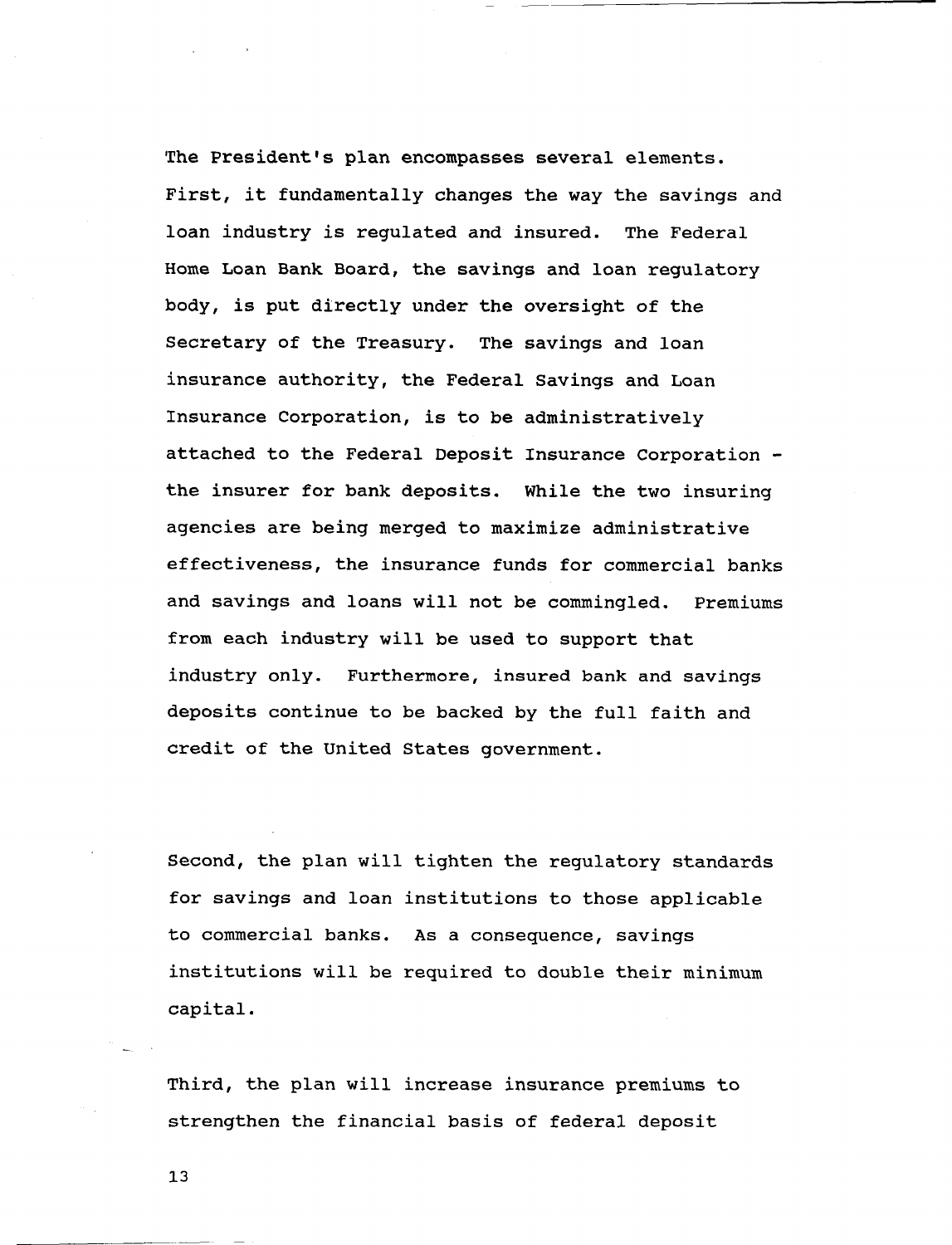**insurance. The insurance fund for the savings and loans will be substantially recapitalized through higher premiums, which will rise from 0.208 percent of deposits to 0.23 percent. Similarly, commercial bank deposit insurance premiums will increase from 0.083 percent to 0.15 percent by 1991 in order to boost the financial resources of the Federal Deposit Insurance Corporation.**

**Fourth, the plan will broaden enforcement authorities, increase penalties for fraud, and increase funding for law enforcement personnel and prosecution proceedings.**

**Finally, the plan will create a new private corporation to seek a financial solution to the problem of currently insolvent savings and loans. This corporation will be funded with \$50 billion in capital to deal with the ailing institutions.**

#### **Banks on Sounder Footing**

**It should be emphasized that the President's plan seeks to bring the savings and loan industry to the same degree of safety and soundness as that of commercial banks without compromising the financial strength of the banking system.**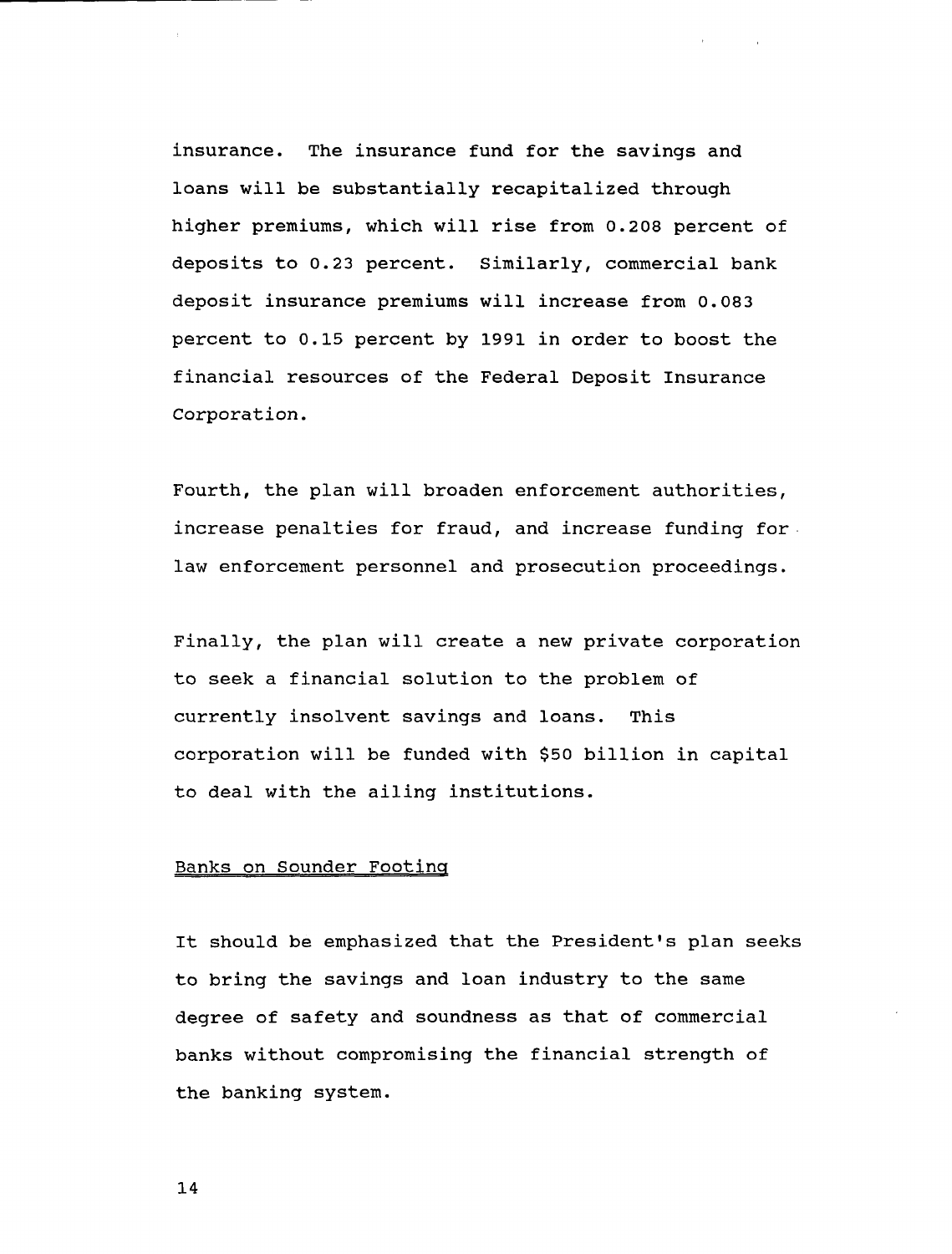**Fortunately, U.S. banks are in much better shape than the savings and loan industry. Under pressure from the regulators^ they have increased their capital asset ratios from 5 percent in the early eighties to 8 percent at present. We have also taken steps in conjunction with our fellOw-regulatorS abroad to establish a comprehensive risk-based capital standard that will be applicable to all American banks. When fully implemented in 1992, the new risk-based standard will assure a risk-adjusted capital cushion of 8 percent for both on- and off-balance sheet exposures. In effect, these standards will apply to all internationally active banks, thereby equalizing competitive conditions as well as safety levels.**

**Let me now tiirn to the potential problems posed by the increased leveraged buy-out activity. In recent years, corporate restructuring in the U.S. has proceeded at a rapid pace, as observed in considerable mergers, acquisitions, divestitures, and leverage buy-out activity. The motivations for such restructuring are many, but they primarily reflect profitable opportunities for investors in undervalued firms. A potentially troublesome aspect of this, however, is the high degree of leverage associated with such transactions. We at the Federal Reserve have been especially concerned about the implications of the**

医腹腔炎 医脑室 网络紫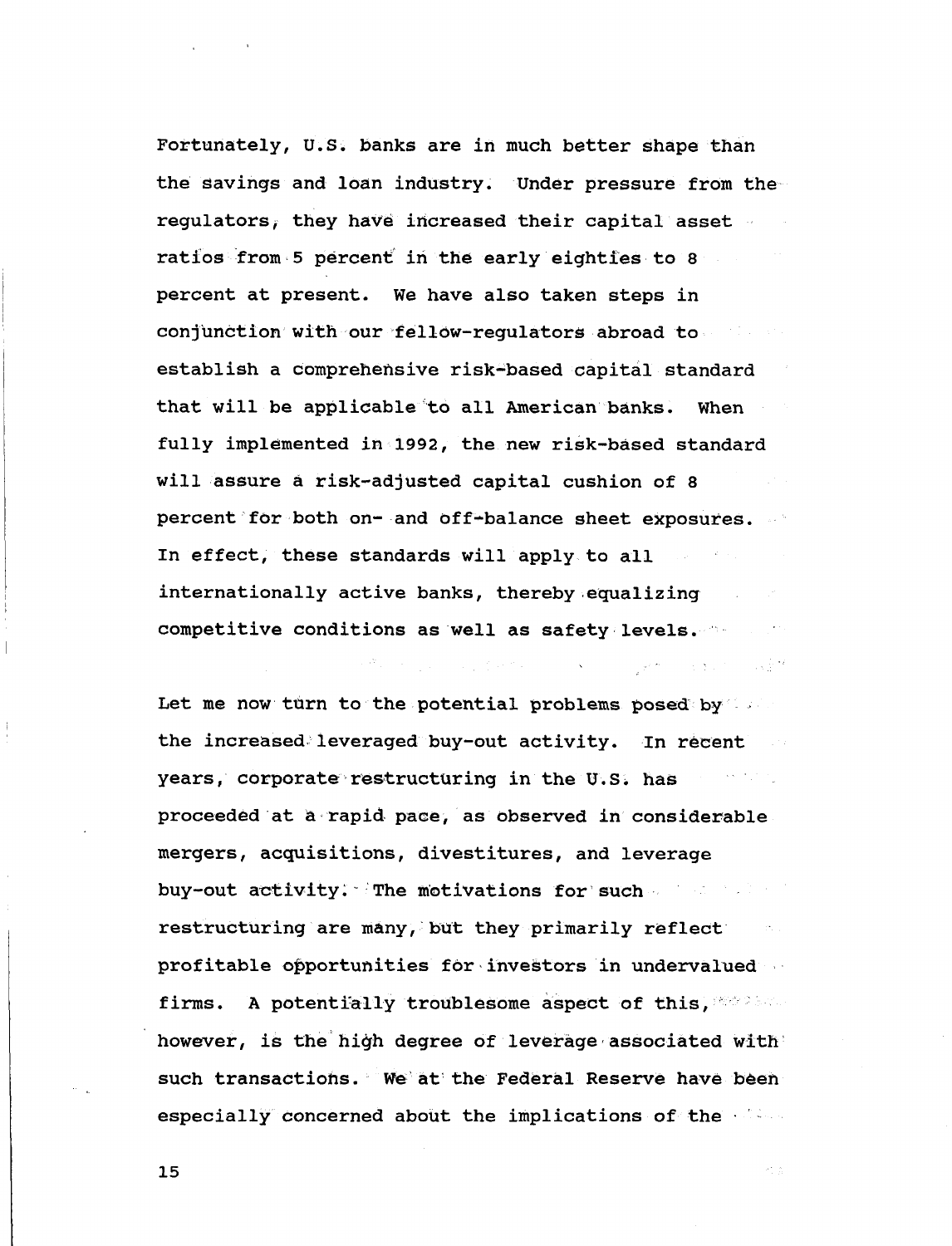**involvement of lending institutions in highly leveraged corporations. Such firms are sore exposed to interest rate risk and are vulnerable to economic downturns. These risks in turn carry over to their creditor banks.**

**In order to minimize the risk to the financial system, we have recently issued new guidelines to our bank examiners for the evaluation of bank participation in highly leveraged financing. In addition to the normal examination standards, examiners are asked to carefully scrutinize such loans with regard to their sensitivity to adverse economic conditions, adequacy of returns in relation to the risk involved, sufficiency of management control and reporting systems, and the <sup>H</sup>in-house<sup>N</sup> exposure limitation procedures. More careful surveillance of banks' exposure in this area will enable us to ensure that banks exercise due prudence with respect to leveraged buy-out lending without restricting or controlling the lending itself.**

**To further strengthen our banking system in the future, we need to move on several fronts: we need to broaden the range of services that banks can offer to their customers and widen the geographic base of their operations. These steps are needed to allow the banks to serve their customers better and to provide new earning sources for them. As part of that process, we**